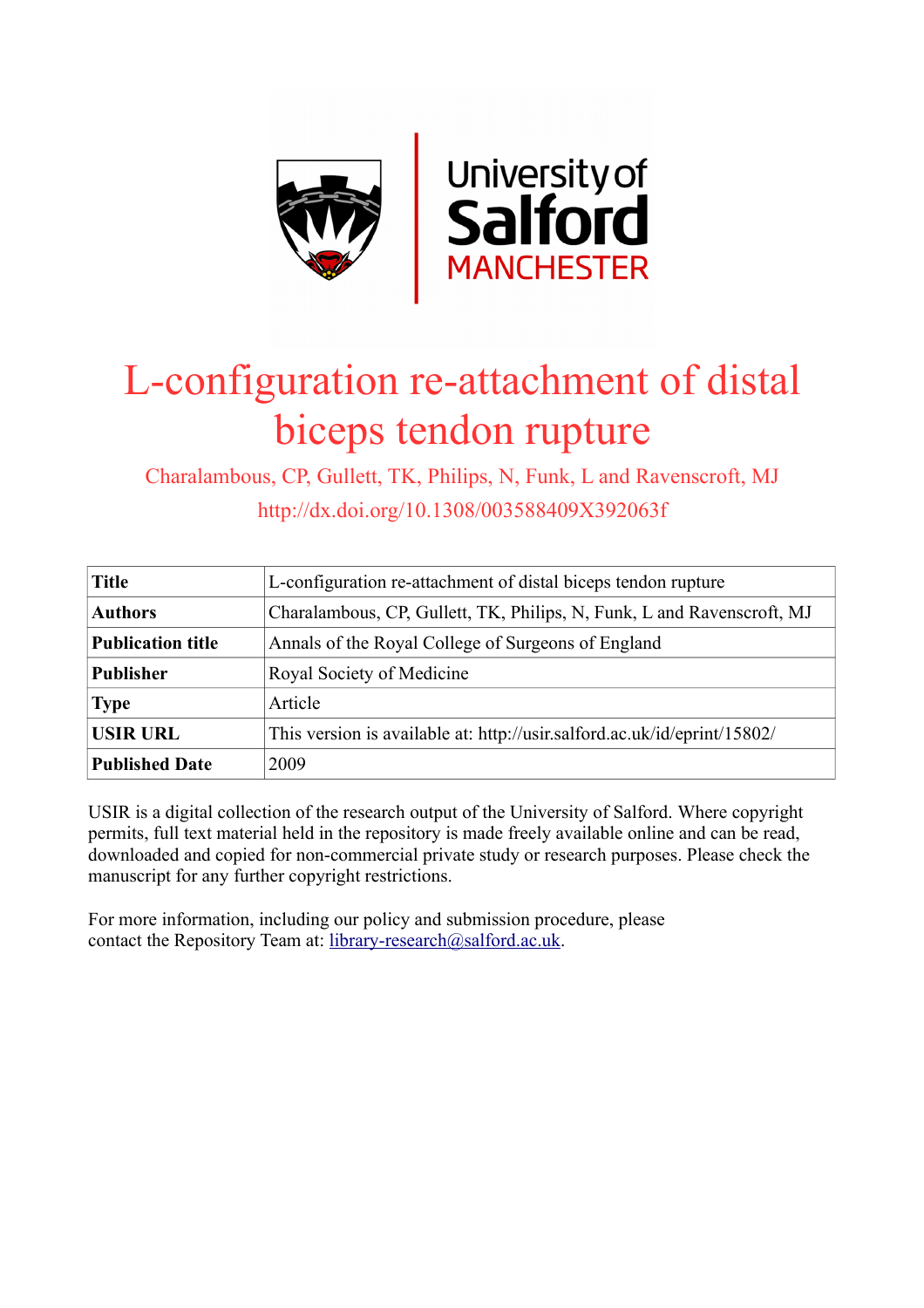

Figure 1 Application of a non-adherent, tri-laminate (Allevyn) dressing.



Figure 2 Dressing removal.

dressing should also be easy to remove with the least discomfort and distress to the patient and their family. Most dressings are bulky, hard to apply or remove, and may fall off in an active child.<sup>1-3</sup> We describe a dressing using Allevyn (Smith & Nephew Healthcare, Healthcare House, Hull, UK).

## **TECHNIQUE**

The lower end of dressing is split to form two equal lateral flaps which will sit on the pubo-scrotal area and secure with adhesive plaster. The rest of the dressing is rolled into a cylindrical shape wrapping round the penile shaft and is closed on the dorsal aspect using two interrupted silk stitches. The top end of the dressing is left open to allow the urinary catheter to come through (Fig. 1). Removal of the dressing is carried out after either 2 or 5 days depending on the type of repair. The plaster is sprayed with an alcohol-based disinfectant and stitches are cut. The dressing, being non-adherent, is easily separated off from the wound (Fig. 2).

## **DISCUSSION**

Allevyn has a unique tri-laminate structure, inner non-adherent, central absorbent and outer water- and microbial-proof layers. None of the 85 dressings after repair (63 Mathieu's, 11 Duckett's and 11 Bracka's) dislodged prematurely. All dressings were

removed on the ward with minimal distress to the patients. There was no early wound infection. This non-adherent and tri-laminate dressing is simple to apply and compatible with early discharge from hospital.<sup>4</sup>

#### **References**

- 1. Cilento Jr BG, Stock JA, Kaplan GW, Pantaloon spica cast: an effective method for postoperative immobilisation after free graft hypospadias repair. J Urol 1997: 157: 1882-3.
- 2. Whitaker RH, Dennis MJ. Silastic foam dressing in hypospadias surgery. Ann R Coll Surg Engl 1997; 69: 59-60.
- 3. Davalbhakta A, Summerlad BC. Cavi-Care dressing for hypospadias repair. Br J Plast Surg 1999; 52: 325-6.
- 4. Grobbelaar AO, Laing JH, Harrison DH, Sanders R. Hypospadias repair: the influence of postoperative care and a patient factor on surgical morbidity. Ann Plast Surg 1996; 37: 612-7.

# L-Configuration re-attachment of distal biceps tendon rupture

CP CHARALAMBOUS<sup>1</sup>, TK GULLETT<sup>1</sup>, N PHILIPS<sup>2</sup>, L FUNK<sup>3</sup>, MJ RAVENSCROFT<sup>1</sup>

<sup>1</sup>Dept Shoulder and Elbow Surgery, Stepping Hill Hospital, Stockport, UK

<sup>2</sup>Dept Upper Limb Surgery, Wythenshawe Hospital, Manchester, UK <sup>3</sup>Dept of Upper Limb Surgery, Wrightington Hospital, Wigan, UK

## **CORRESPONDENCE TO**

CP Charalambous, Department of Shoulder and Elbow Surgery, Stepping Hill Hospital, Poplar Grove, Hazel Grove, Stockport SK2 7JE, UK. E: bcharalambos@hotmail.com

## **BACKGROUND**

In distal biceps tendon ruptures, re-attachment to the radial tuberosity should ensure adequate tendon to bone contact for optimal healing.

## **TECHNIQUE**

Using a transverse incision at the cubital crease, we dissect to the radial tuberosity into which two suture anchors (5.0 mm FASTIN RC, Mitek, UK or 3.5 mm Twinfix, Smith-Nephew, UK) are inserted, each with two suture strand pairs. The tendon is held outside the wound during suture passing. Each pair of distal anchor sutures (Fig. 1, X1) is passed through the distal part of the tendon. One strand is passed in a zigzag fashion through the tendon (Fig. 1, C and D) whilst the other (Fig. 1, A and B) is passed straight posterior to anterior. The four strands of the proximal anchor (Fig. 1, X2) are passed to form two mattress sutures through the proximal tendon when tied (Fig. 1, E and F). Tightening is performed in a specific sequence, initially pulling on strands A and B to position tendon to bone, and then tightening these to the corresponding suture strand of their pair. The two suture pairs are tied to each other. Following this, the mattress sutures of the proximal anchor are tied individually and then over the tendon to each other, creating a box type pattern. The second